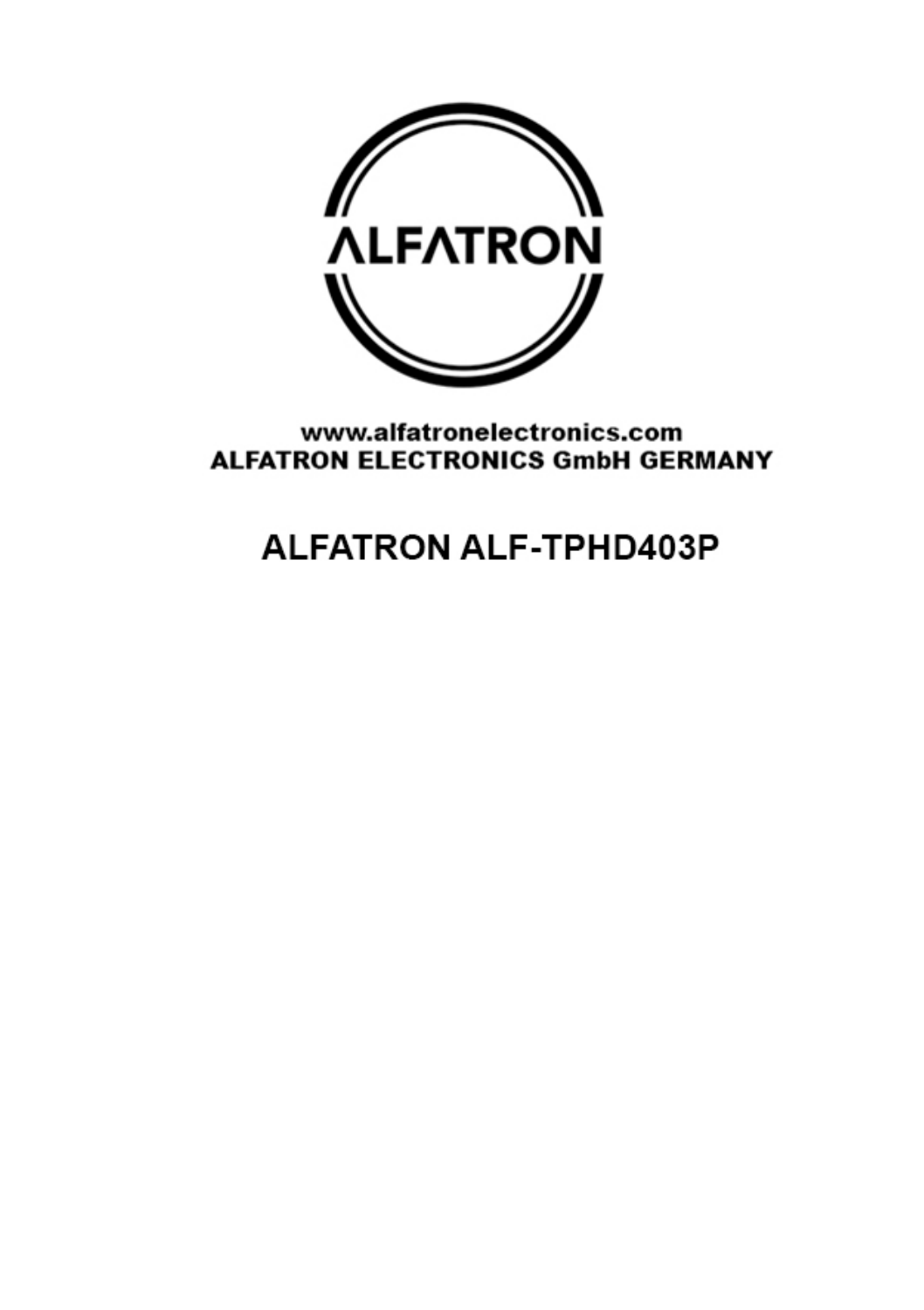# **TPHD403P**

## **PTN HDBaseT Pro Extender with PoC**

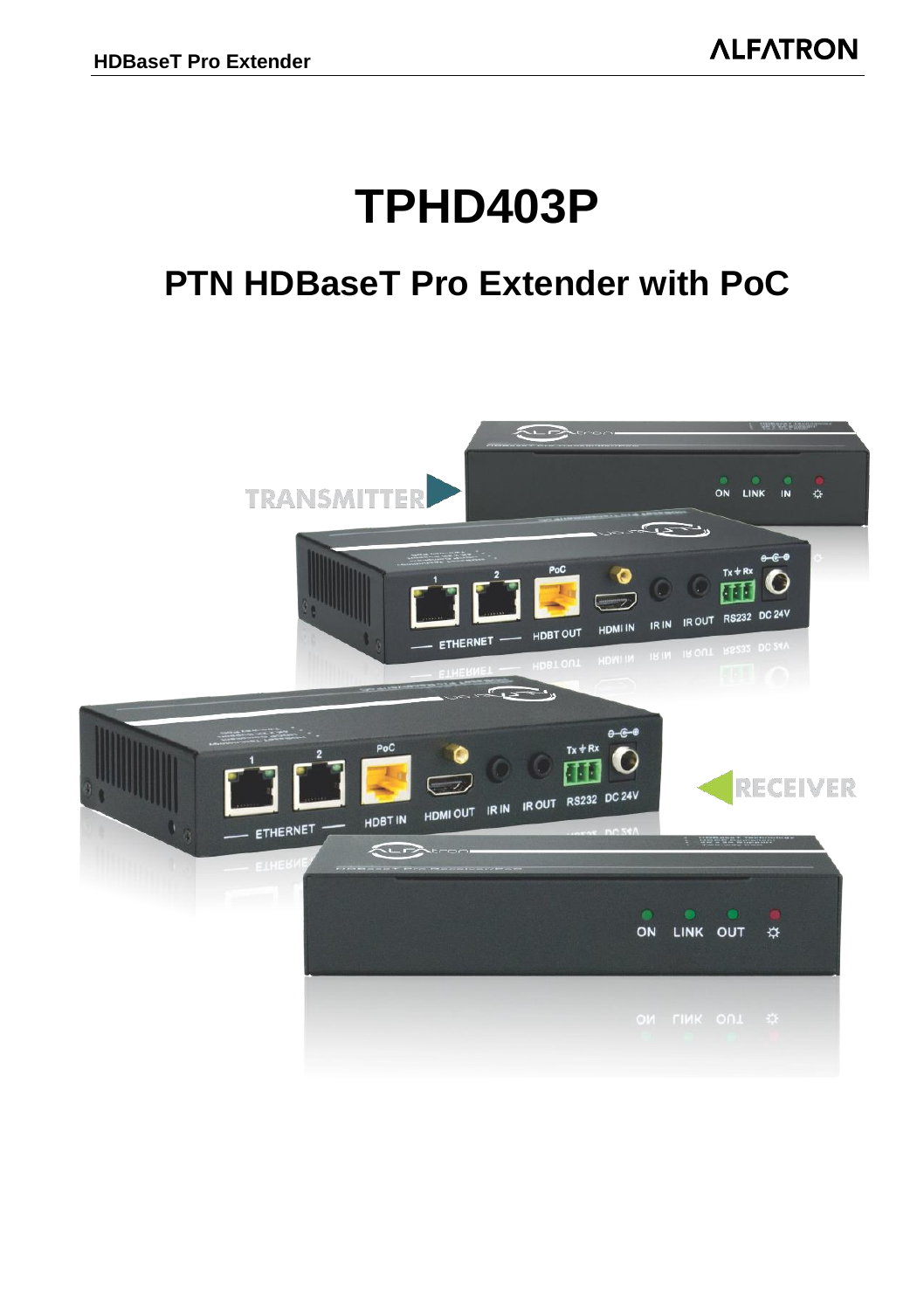## **SAFETY PRECAUTIONS**

To insure the best from the product, please read all instructions carefully before using the device. Save this manual for further reference.

- Unpack the equipment carefully and save the original box and packing material for possible future shipment
- Follow basic safety precautions to reduce the risk of fire, electrical shock and injury to persons.
- Do not dismantle the housing or modify the module. It may result in electrical shock or burn.
- Using supplies or parts not meeting the products' specifications may cause damage, deterioration or malfunction.
- Refer all servicing to qualified service personnel.
- To prevent fire or shock hazard, do not expose the unit to rain, moisture or install this product near water.
- Do not put any heavy items on the extension cable in case of extrusion.
- Do not remove the housing of the device as opening or removing housing may expose you to dangerous voltage or other hazards.
- Install the device in a place with fine ventilation to avoid damage caused by overheat.
- Keep the module away from liquids.
- Spillage into the housing may result in fire, electrical shock, or equipment damage. If an object or liquid falls or spills on to the housing, unplug the module immediately.
- Do not twist or pull by force ends of the optical cable. It can cause malfunction.
- Do not use liquid or aerosol cleaners to clean this unit. Always unplug the power to the device before cleaning.
- Unplug the power cord when left unused for a long period of time.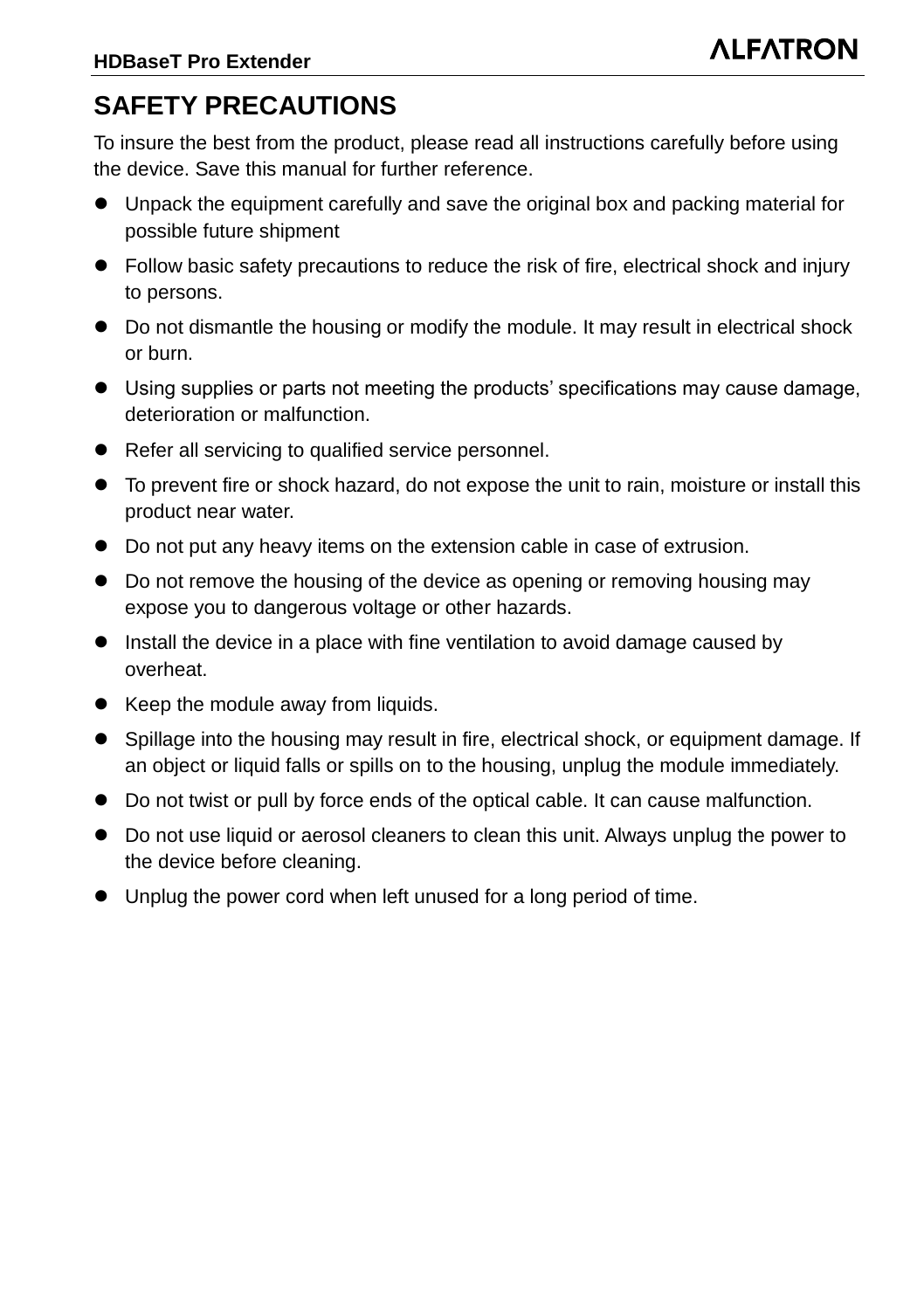**NOTICE:** Please read this user manual carefully before using this product. Pictures shown on this manual are for reference only, different model and specifications are subject to real product.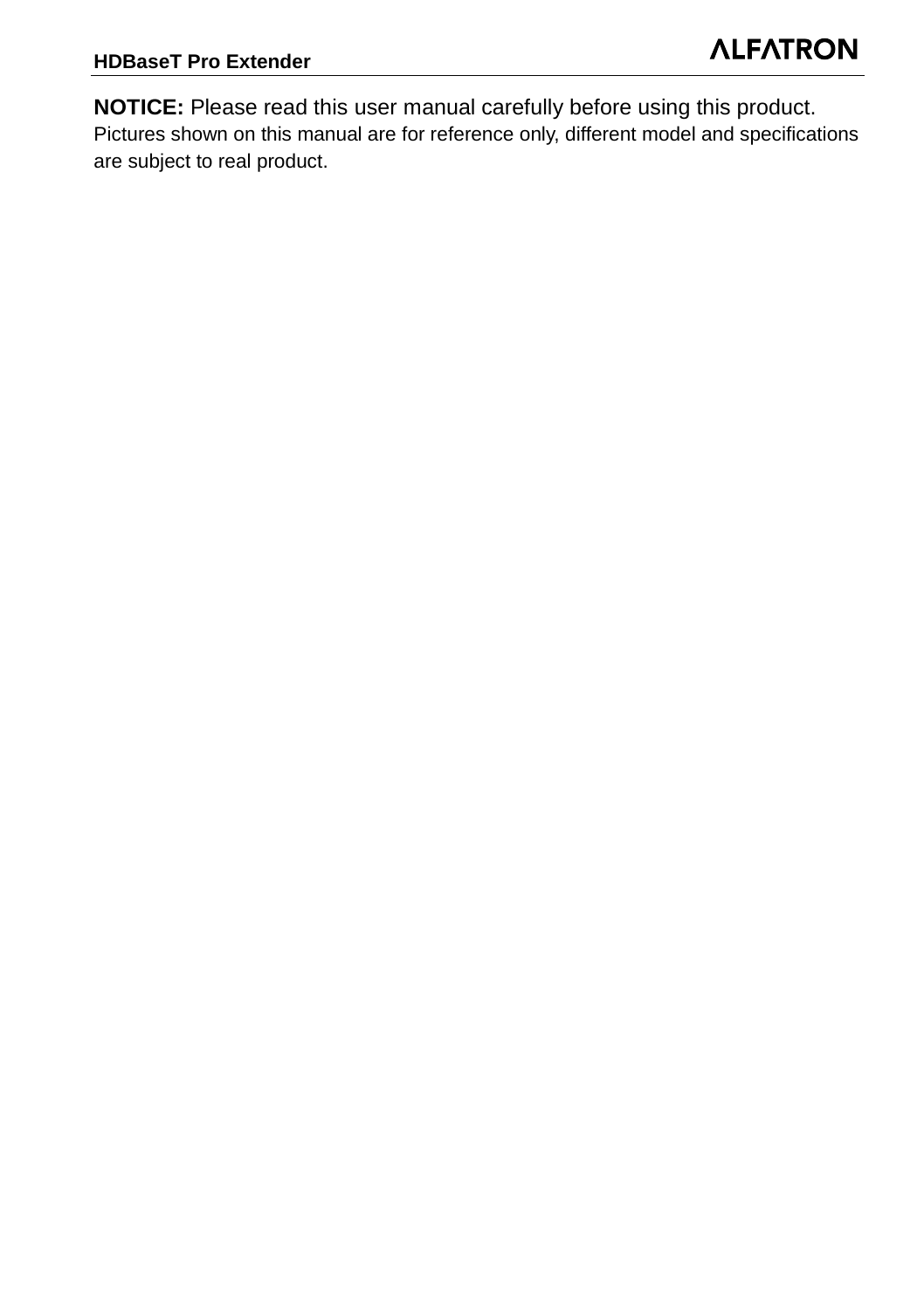## **Table of Contents**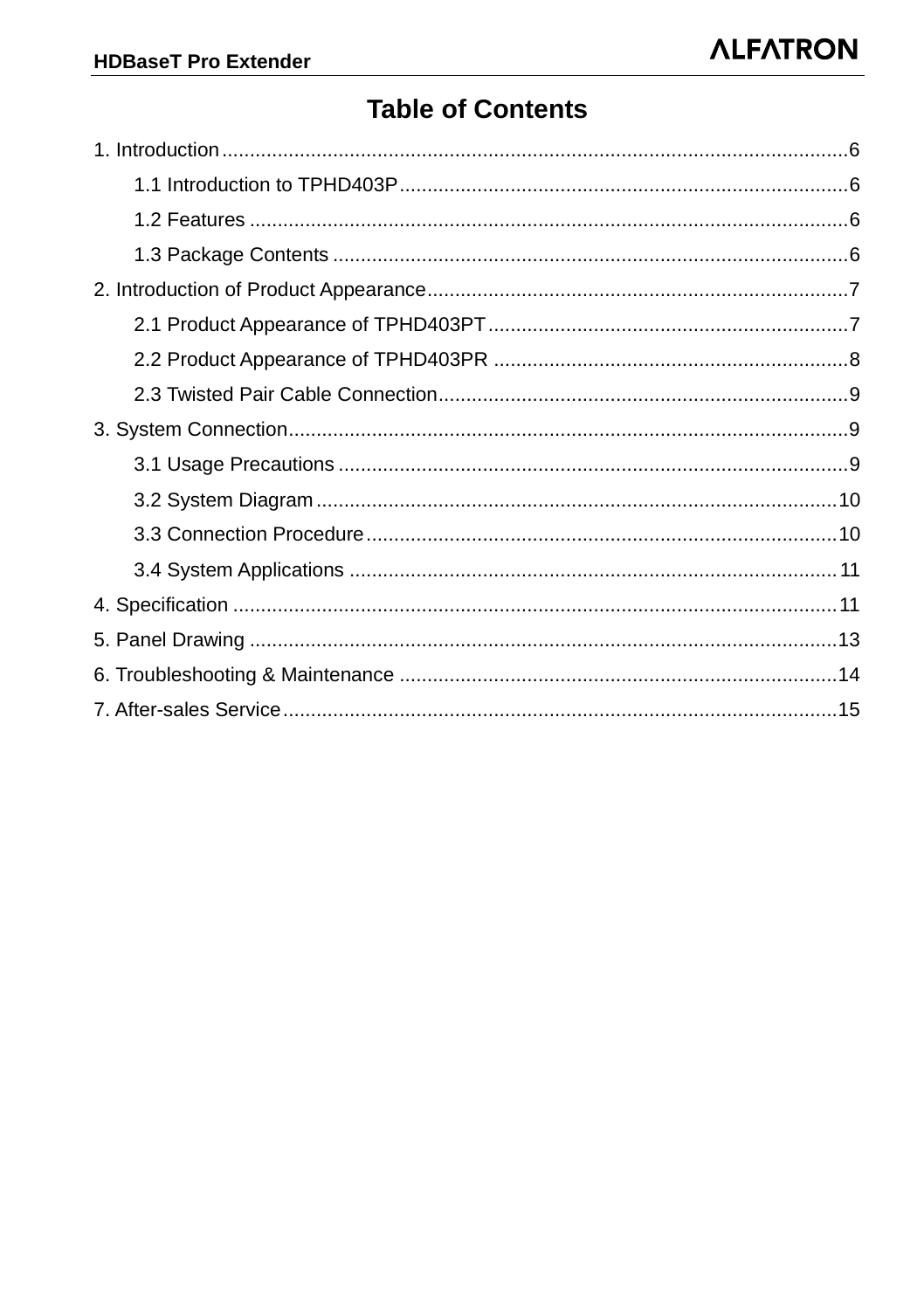### <span id="page-5-0"></span>**1. Introduction**

#### <span id="page-5-1"></span>**1.1 Introduction to TPHD403P**

TPHD403P is an HDMI/IR/RS232 twisted pair extender including one transmitter (TPHD403PT) and one receiver (TPHD403PR). It is a professional 1x1 extender, with a single CAT5e cable, the input HDMI signal can be long-distance transmitted, and the control signal (IR & RS232) is able to work in a bi-directional way, and PoC are supported by TPHD403P. With its Ethernet ports, TPHD403P also supports internet access to work in a LAN.

#### <span id="page-5-2"></span>**1.2 Features**

- HDBaseT technology
- High Bandwidth: 10.2Gps
- Support CEC
- Support 3D
- Support PoC, eliminating the complexity of installing local power supplies.
- HDMI/IR/RS232 signal transmitted over single CAT5e/CAT6 twist pair.
- Max transmission distance is up to 90 meters for 1080P signals.
- $\bullet$  Max transmission distance is up to 60 meters for  $4K \times 2K$  signals.
- **•** Support Ethernet expanding.
- HDTV Compatible, use HDMI 1.4a and HDCP compliant.
- Support 1080P, 1080i, 720P, 576P, 576i, 480P, and 480i.
- High quality output video signal with 24bit/36bit deep color.
- Bi-directional RS232 control.
- Bi-directional IR control.
- LED indicators show work status.
- Wall/table-mountable aluminium enclosure with PT case design.

**Note**: Please use a CAT5e cable with low impedance (Shielded twisted pair will be better and should be well grounded) for good transmission effect.

#### <span id="page-5-3"></span>**1.3 Package Contents**

- ➢ 1 x TPHD403PT
- ➢ 1 x TPHD403PR
- ➢ 4 x Mounting ears (Separated from TPHD403PT and TPHD403PR)
- ➢ 1 x Power adapter (DC 24V)
- $\geq 8$  x Plastic cushions
- ➢ 2 x IR Emitter (MYS-003B Φ3.5mm plug, not included, selectable)
- ➢ 2 x IR receiver (TSMP1138 Φ3.5mm plug, not included, selectable)
- $\geq 2 \times$  RS232 cables
- $\geq 8$  x Screws (3\*6mm)
- ➢ 1 x User manual

**Notes**: Please confirm if the product and the accessories are all included, if not, please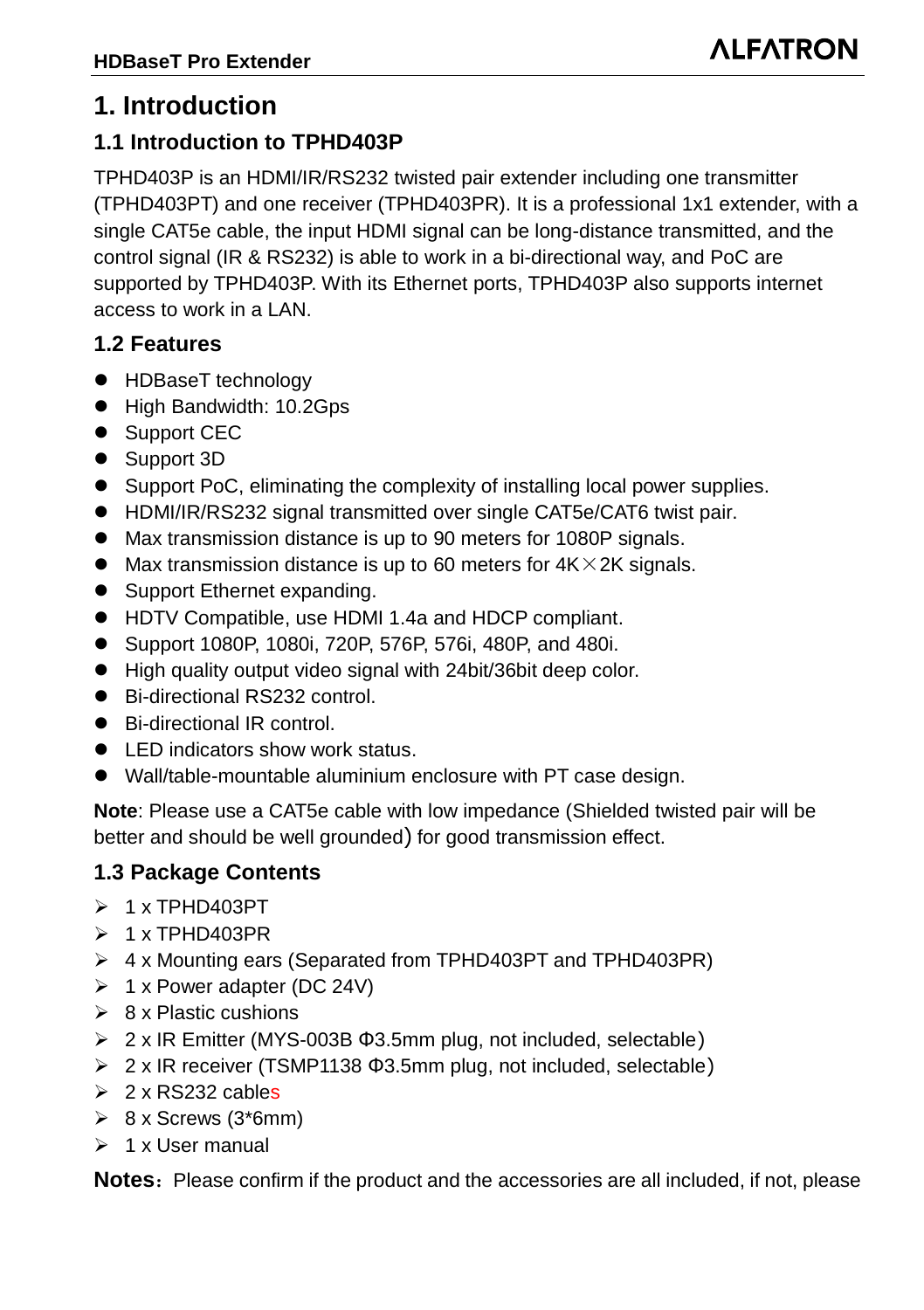contact with the dealers.

## <span id="page-6-0"></span>**2. Introduction of Product Appearance**

#### <span id="page-6-1"></span>**2.1 Product Appearance of TPHD403PT**



#### **Figure 1 Interfaces of TPHD403PT**

| No.                            | Name                       | <b>Description</b>                                                                                                                                                                                                                                                                                                                                                                                                                                 |  |  |
|--------------------------------|----------------------------|----------------------------------------------------------------------------------------------------------------------------------------------------------------------------------------------------------------------------------------------------------------------------------------------------------------------------------------------------------------------------------------------------------------------------------------------------|--|--|
| $\textcircled{\scriptsize{1}}$ | On<br>Link<br>In.<br>Power | $\checkmark$ On: Used to show the working status, blinks when in normal<br>working state, turns off when stop working.<br>$\checkmark$ Link: Twisted Pair Link status indicator. It will keep on when<br>connection is successful.<br>$\checkmark$ In: When connected with a device which supports HDCP and<br>works normally, it will keep on. If the device does not support<br>HDCP, it will blink.<br>← Power: Illuminate red when powered on. |  |  |
| $\circled{2}$                  | <b>ETHERNET</b>            | Ethenet ports, when need to work in a LAN, one of these 4 ports<br>(both the Ethernet ports of TPHD403PT and TPHD403PR)<br>should be used for internet access, and the others can be<br>connected with computers. If they are well connected, the yellow<br>LED indicators on the corresponding ports will keep blink and<br>the green ones will keep on when working.                                                                             |  |  |
| $\circledS$                    | <b>HDBT OUT</b>            | Connect with the HDBT IN port of TPHD403PR via a single<br>CAT5e cable (90m length in max).                                                                                                                                                                                                                                                                                                                                                        |  |  |
| $\circled{4}$                  | <b>HDMI IN</b>             | HDMI input port, connect with an HDMI source device.                                                                                                                                                                                                                                                                                                                                                                                               |  |  |
| (5)                            | <b>IR IN&amp;OUT</b>       | $\checkmark$ IN: Connect with IR receiver, the IR signal received from this<br>port can only send out in TPHD403PR.<br>$\checkmark$ OUT: Connect with IR Emitter, and the sending IR signal is<br>received from TPHD403PR.                                                                                                                                                                                                                         |  |  |
| 6                              | <b>RS232</b>               | Serial port, 3p captive screw connector, connect with the control<br>terminal to control the controlled terminal, supports bi-directional<br>RS232 control between the transmitter (TPHD403PT) and the<br>receiver (TPHD403PR).                                                                                                                                                                                                                    |  |  |
| (7)                            | <b>DC 24V</b>              | Connect with a DC 24V power adapter. (Not necessary if<br>TPHD403PR connects with power adapter)                                                                                                                                                                                                                                                                                                                                                   |  |  |

Note: Pictures shown in this manual are for reference only, different model and specifications are subject to real product.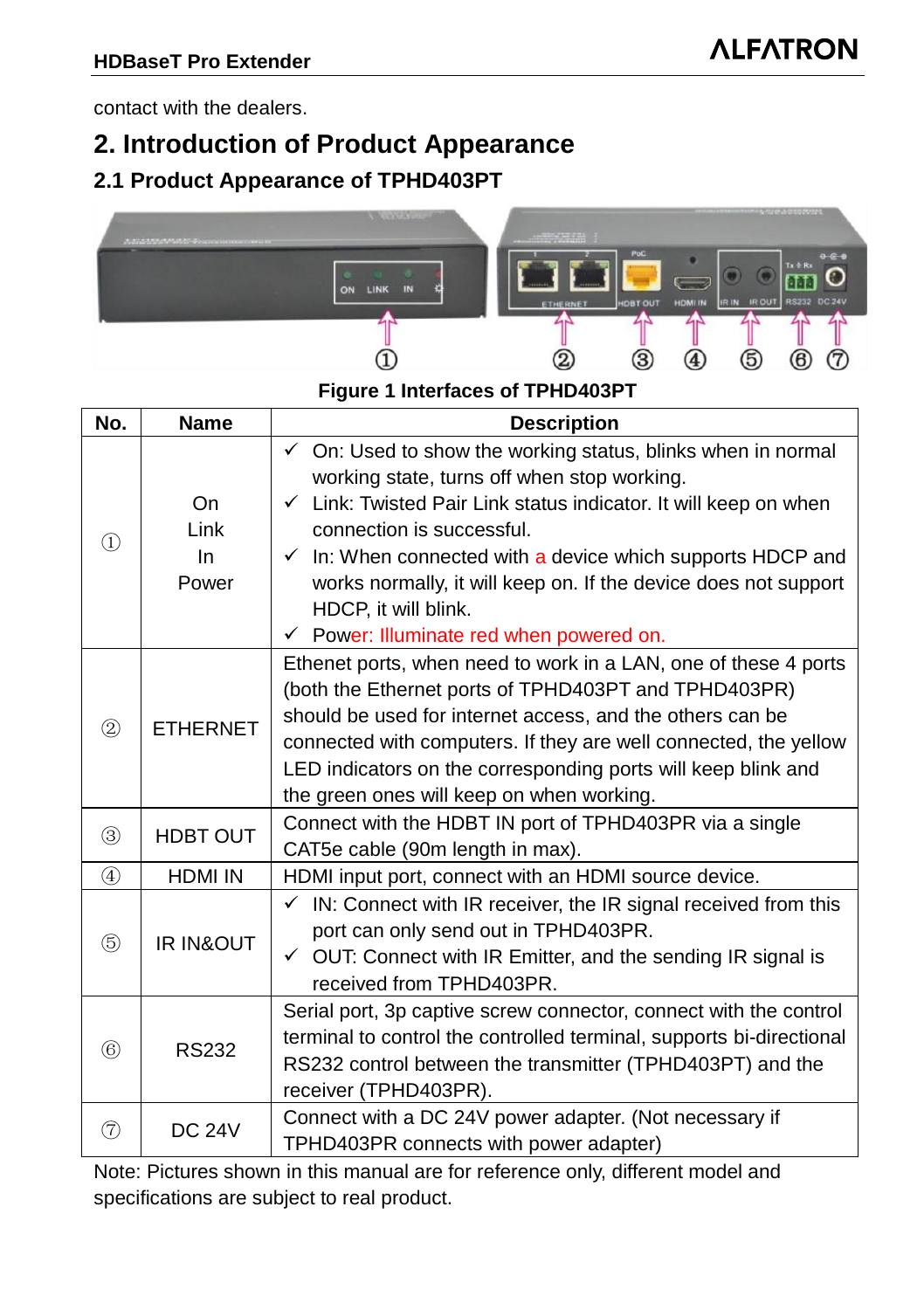#### <span id="page-7-0"></span>**2.2 Product Appearance of TPHD403PR**



#### **Figure 2 Interfaces of TPHD403PR**

| No.               | <b>Name</b>                | <b>Description</b>                                                                                                                                                                                                                                                                                                                                                                                                                                     |  |  |
|-------------------|----------------------------|--------------------------------------------------------------------------------------------------------------------------------------------------------------------------------------------------------------------------------------------------------------------------------------------------------------------------------------------------------------------------------------------------------------------------------------------------------|--|--|
| $\left( 1\right)$ | On<br>Link<br>Out<br>Power | √ On: Used to show the working status, blinks when in normal<br>working state, turns off when stop working.<br>✓ Link: Twisted Pair Link status indicator. It will keep on when<br>connection is successful.<br>$\checkmark$ Out: When connected with device which supports HDCP<br>and works normally, this LED will keep on. If the device<br>does not support HDCP, the LED will blink.<br>$\checkmark$ Power: Turns red and keep on when power on. |  |  |
| (2)               | <b>ETHERNET</b>            | Ethenet ports, when need to work in a local area network, one<br>of these 4 ports (both the Ethernet ports of TPHD403PT and<br>TPHD403PR) should be used for internet access, and the<br>others can be connected with computers. If they are well<br>connected, the yellow LED indicators on the corresponding<br>ports will keep blink and the green ones will keep on when<br>working.                                                               |  |  |
| $\circled{3}$     | HDBT IN                    | To connect with the HDBT OUT port of TPHD403PT by using a<br>single CAT5e cable (90m length in max).                                                                                                                                                                                                                                                                                                                                                   |  |  |
| $\circled{4}$     | <b>HDMI OUT</b>            | HDMI output port, connect with an HDMI displaying device.                                                                                                                                                                                                                                                                                                                                                                                              |  |  |
| ⑤                 | <b>IR IN&amp;OUT</b>       | $\checkmark$ IN: Connect with IR receiver, the IR signal received from this<br>port can only send out in TPHD403PT.<br>$\checkmark$ OUT: Connect with IR Emitter, and the sending IR signal is<br>received from TPHD403PT.                                                                                                                                                                                                                             |  |  |
| (6)               | <b>RS232</b>               | Serial port, 3p captive screw connector, connects with the<br>control terminal to control the controlled terminal, supports<br>bi-directional RS232 control between the transmitter<br>(TPHD403PT) and the receiver (TPHD403PR).                                                                                                                                                                                                                       |  |  |
| (7)               | <b>DC 24V</b>              | Connect with a DC 24V power adapter. (Not necessary if<br>TPHD403PT connects with power adapter)                                                                                                                                                                                                                                                                                                                                                       |  |  |

Note: Pictures shown in this manual are for reference only, different model and specifications are subject to real product.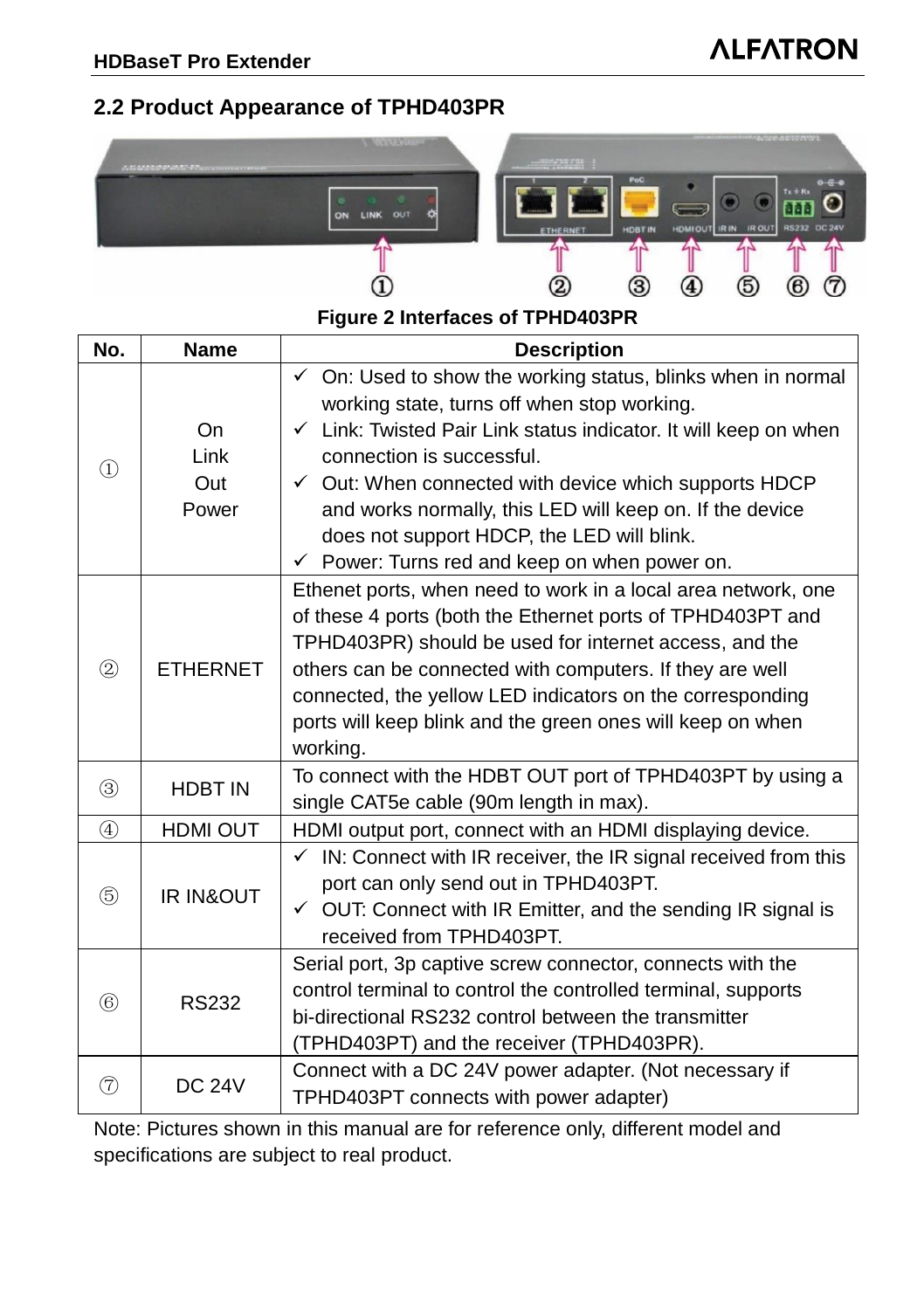#### <span id="page-8-0"></span>**2.3 Twisted Pair Cable Connection**

The twisted pair used in TPHD403P MUST be a straight-through cable. The connectors can be T568A or T568B, but both sides must be the same.

| TIA/EIA T568A  |              | TIA/EIA T568B |              |
|----------------|--------------|---------------|--------------|
| Pin            | Cable color  | Pin           | Cable color  |
| 1              | green white  | 1             | orange white |
| $\overline{2}$ | green        | 2             | orange       |
| 3              | orange white | 3             | green white  |
| 4              | blue         | 4             | blue         |
| 5              | blue white   | 5             | blue white   |
| 6              | orange       | 6             | green        |
| 7              | brown white  | 7             | brown white  |
| 8              | brown        | 8             | brown        |
|                |              |               |              |
| 1st<br>Ground  | $4 - 5$      | 1st<br>Ground | $4 - 5$      |
| 2nd<br>Ground  | $3 - 6$      | 2nd<br>Ground | $1 - 2$      |
| 3rd<br>Group   | $1 - 2$      | 3rd<br>Group  | $3 - 6$      |
| 4th<br>Group   | $7 - 8$      | 4th<br>Group  | $7 - 8$      |



## <span id="page-8-1"></span>**3. System Connection**

#### <span id="page-8-2"></span>**3.1 Usage Precautions**

Please cut off the power of the HDMI source device and the output displaying device before accessing with TPHD403P, as it may damage to TPHD403P. Ensure that all connections (including the power cord) are done before turning on the power to work with TPHD403P.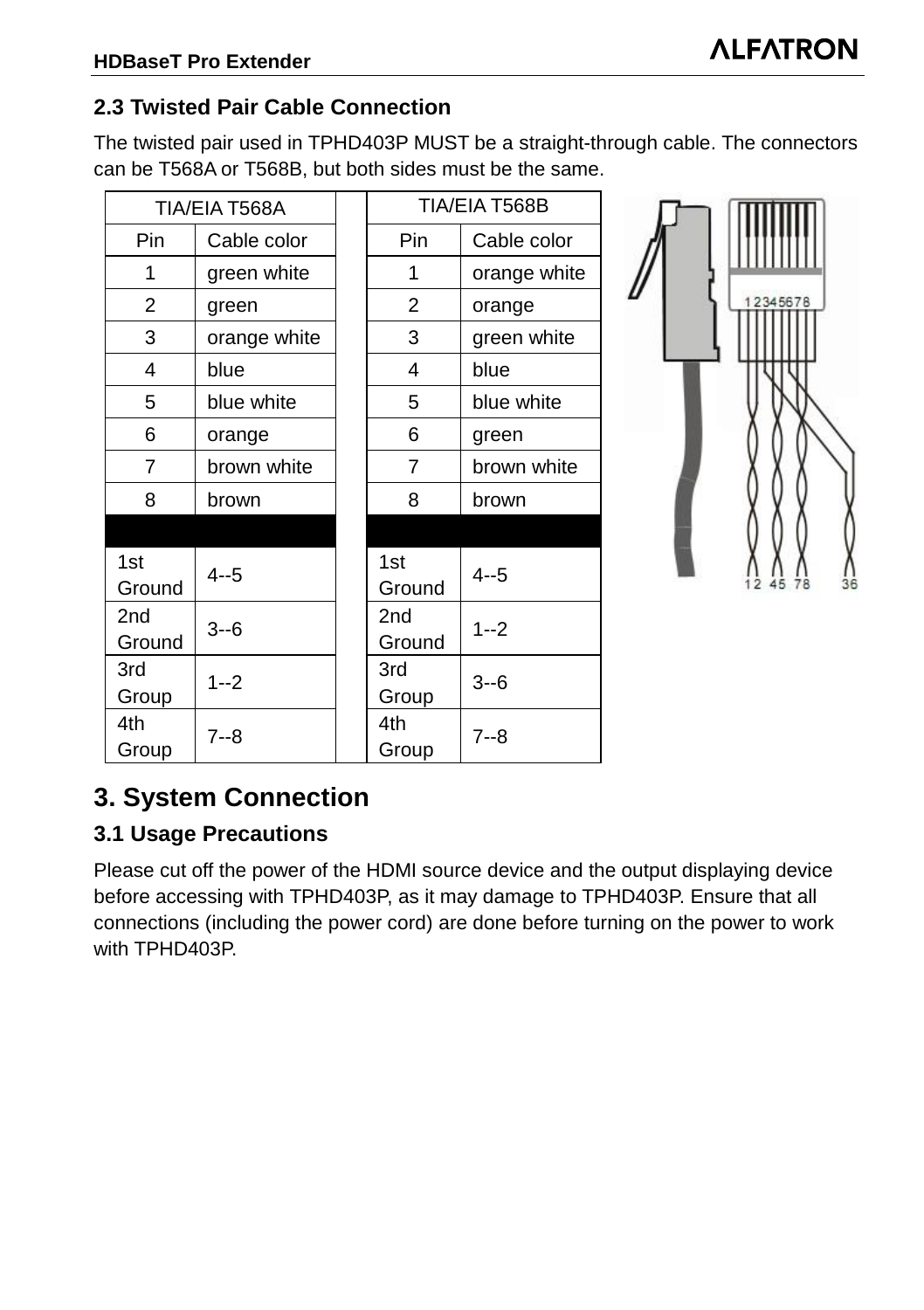#### <span id="page-9-0"></span>**3.2 System Diagram**



#### **Figure 3 System Diagram**

#### <span id="page-9-1"></span>**3.3 Connection Procedure**

- **Step1.**Connect HDMI source (such as DVD player) to HDMI IN port of the transmitter TPHD403PT with HDMI cable.
- **Step2.**Connect HDBT OUT port of TPHD403PT and HDBT IN port of TPHD403PR, with single CAT5e cable.
- **Step3.**Connect HDMI displayer (such as HDTV) to HDMI OUT port of TPHD403PR with HDMI cable.
- **Step4.**Both TPHD403PT and TPHD403PR have IR IN and OUT. When one model use for IR signal receiver, the IR signal must be sent out by the other model.

For example: When "IR IN" of TPHD403PT connects with an IR receiver, the IR Emitter must be connected to "IR OUT" of TPHD403PR.

- **Step5.**To set as a LAN, one of the four ETHERNET ports of TPHD403PT and TPHD403PR should be used for Internet access, and the others can be connected with computers.
- **Step6.**Connect the RS232 port of the computer and the RS232 port of TPHD403PT or TPHD403PR (any one is able to work as the RS232 signal can be transmitted bi-directionally) by using a RS232 cable.
- **Step7.**Connect with DC24V power adaptor(s) (Any end of TPHD403PT and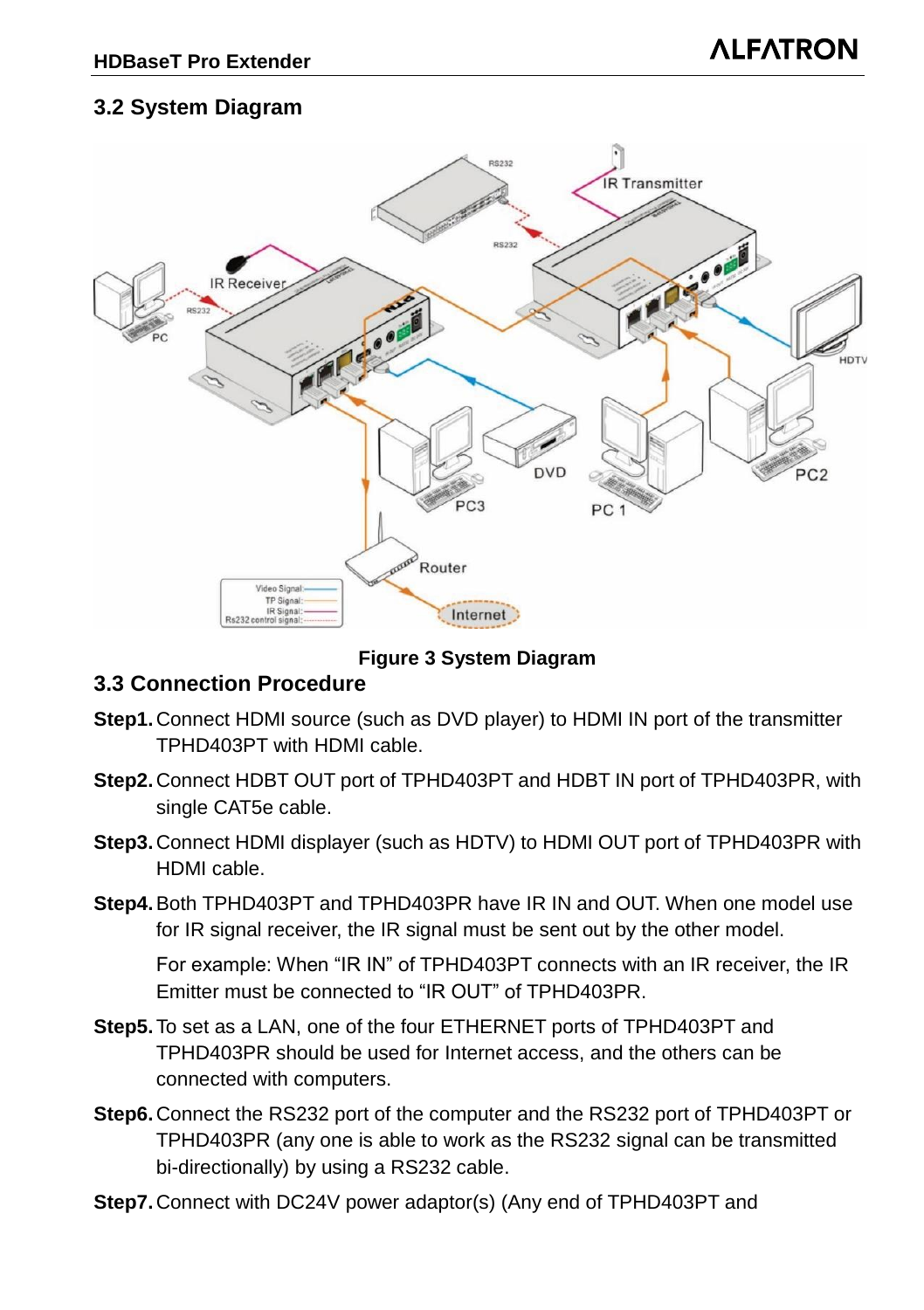TPHD403PR is connected with power adapter is enough with its PoC function).

#### <span id="page-10-0"></span>**3.4 System Applications**

As its good performance in control and transmission, TPHD403P can be widely used in computer realm, monitoring, large screen displaying, conference system, education and bank securities institutions etc.

#### <span id="page-10-1"></span>**4. Specification**

| <b>Model</b><br><b>Spec</b>           | TPHD403PT                                                                                                                         | TPHD403PR                                                               |  |  |
|---------------------------------------|-----------------------------------------------------------------------------------------------------------------------------------|-------------------------------------------------------------------------|--|--|
| Input                                 |                                                                                                                                   |                                                                         |  |  |
| Input Signal                          | 1 HDMI, 1 IR in, 1 RS232                                                                                                          | 1 IR in, 1 HDBaseT, 1<br><b>RS232</b>                                   |  |  |
| Input Connector                       | 1 HDMI female<br>1 3.5mm mini jack for IR in<br>1 3P captive connector                                                            | 1 3.5mm mini jack for IR in<br>1 RJ-45<br>1 3P captive connector        |  |  |
| Video Signal                          | HDMI1.4a                                                                                                                          | HDMI1.4a                                                                |  |  |
| Audio                                 | Digital audio, transmit<br>through HDMI audio                                                                                     | Digital audio, transmit<br>through HDMI audio                           |  |  |
| <b>Output</b>                         |                                                                                                                                   |                                                                         |  |  |
| Output                                | 1 HDBaseT, 1 IR out, 1<br><b>RS232</b>                                                                                            | 1 HDMI, 1 IR out, 1 RS232                                               |  |  |
| <b>Output Connector</b>               | 1 RJ-45<br>1 3.5mm mini jack for IR out<br>1 3P captive connector                                                                 | 1 HDMI female<br>1 3.5mm mini jack for IR out<br>1 3P captive connector |  |  |
| Video signal                          | HDMI1.4a                                                                                                                          | HDMI1.4a                                                                |  |  |
| <b>Transmission Mode</b>              | HDBaseT                                                                                                                           |                                                                         |  |  |
| <b>Ethernet Port</b>                  |                                                                                                                                   |                                                                         |  |  |
| Connector                             | 2 RJ45                                                                                                                            | 2 RJ45                                                                  |  |  |
| Ethernet<br><b>Transmission Speed</b> | Adaptive 10M/100M (max), full duplex or half duplex.                                                                              |                                                                         |  |  |
| General                               |                                                                                                                                   |                                                                         |  |  |
| Resolution                            | 800x600@60Hz、1024x768@Hz、1280x720@60Hz、<br>1280x1024@60Hz 、1366x768@60Hz、1600x1200@60Hz<br>1920x1080@60Hz、1920x1200@60Hz、3D、4K×2K |                                                                         |  |  |
| Transmission<br><b>Distance</b>       | Max distance 90m                                                                                                                  |                                                                         |  |  |
| <b>SNR</b>                            | >70dB@ 100MHz-100M                                                                                                                |                                                                         |  |  |
| <b>Bandwidth</b>                      | 10.2Gbps                                                                                                                          |                                                                         |  |  |
| <b>HDMI Standard</b>                  | Support HDMI1.4a and HDCP                                                                                                         |                                                                         |  |  |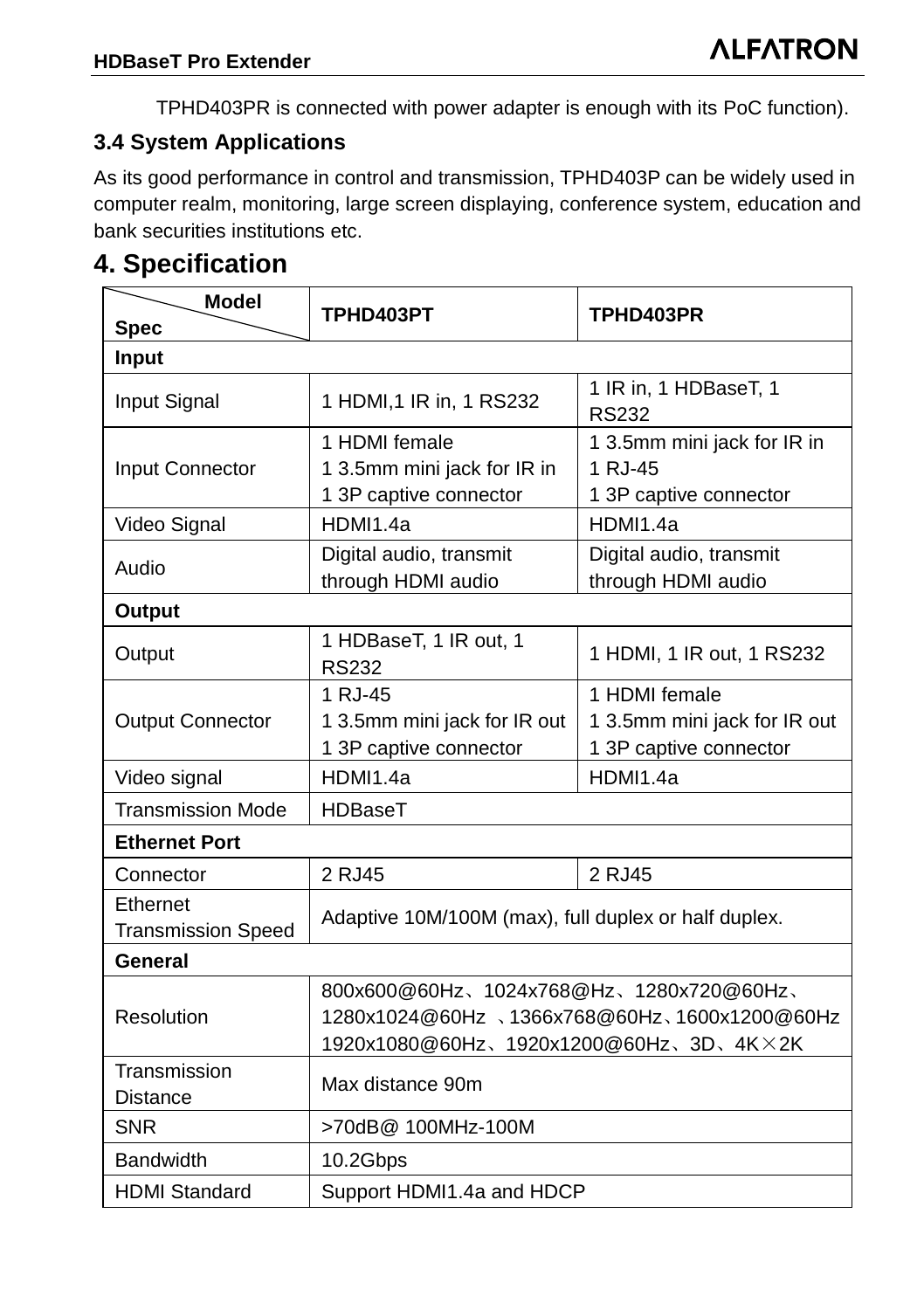| Impedance                | 75Ω                                                |
|--------------------------|----------------------------------------------------|
| Temperature              | $-10 - +40^{\circ}$ C                              |
| Humidity                 | $10\% \sim 90\%$                                   |
| <b>Power Consumption</b> | 10W                                                |
| Power Supply             | Input: 100VAC~240VAC, 50/60Hz; Output: 24VDC 1.25A |
| Dimension (W*H*D)        | 152x30x 84mm                                       |
| Net Weight               | $0.8$ Kg                                           |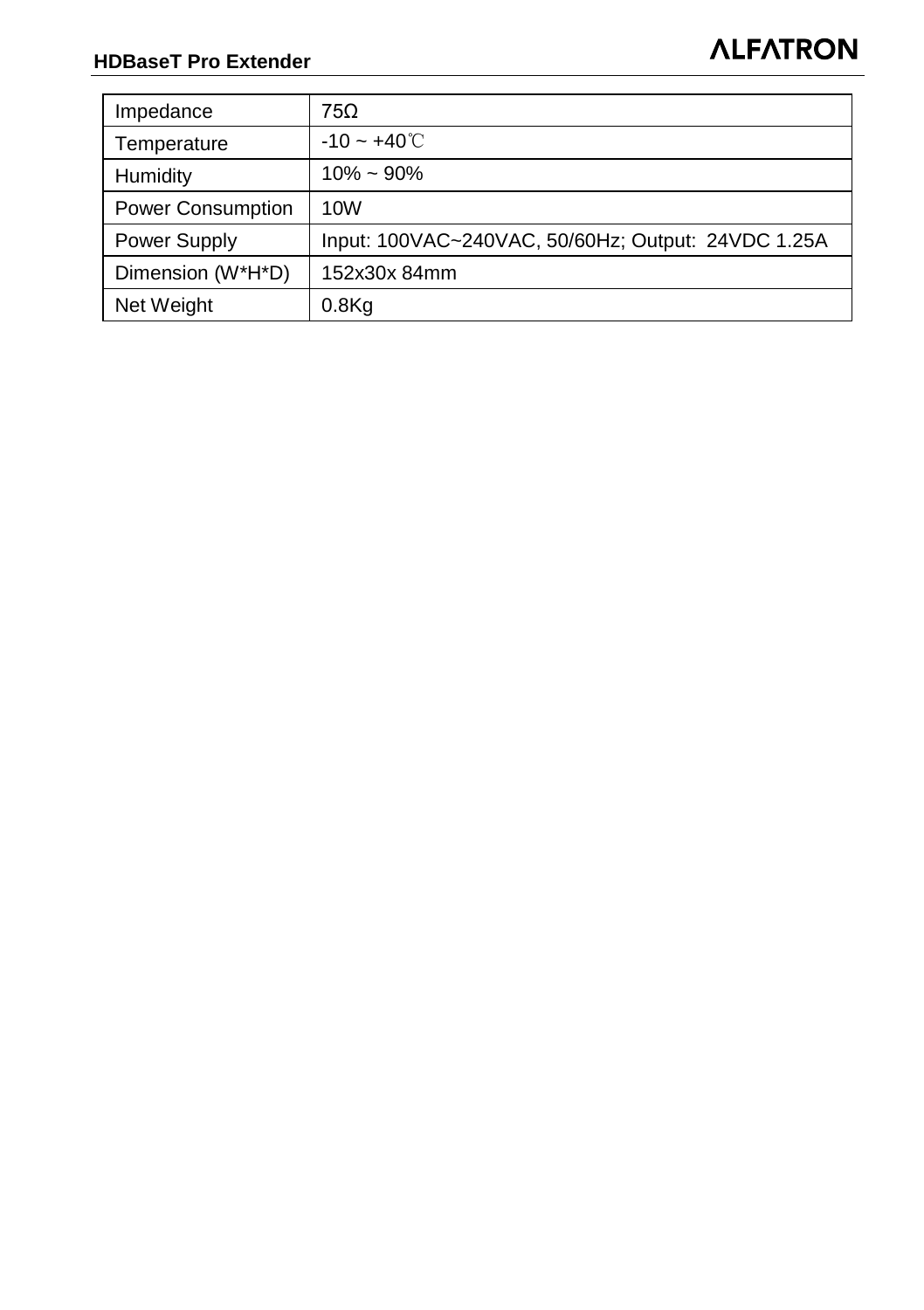## <span id="page-12-0"></span>**5. Panel Drawing**





**Figure 4 Panel Drawing of TPHD403PT**



**Figure 5 Panel Drawing of TPHD403PR**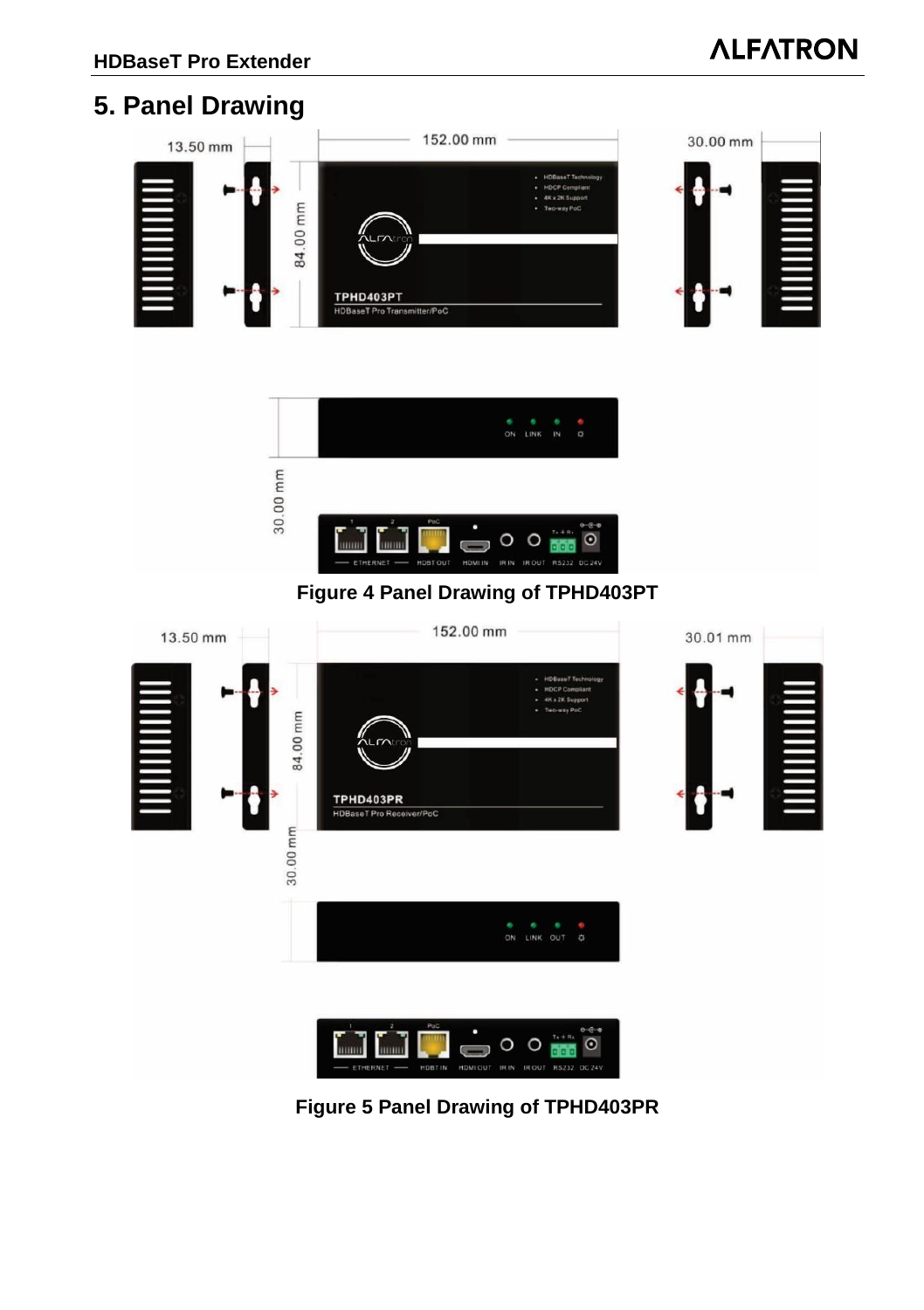## <span id="page-13-0"></span>**6. Troubleshooting & Maintenance**

| <b>Problems</b>                                                    | <b>Causes</b>                                                        | <b>Solutions</b>                                                                                 |
|--------------------------------------------------------------------|----------------------------------------------------------------------|--------------------------------------------------------------------------------------------------|
| Output images in display                                           | the<br>Incorrect<br>setting<br><b>on</b><br>display                  | Check the display's setting                                                                      |
| show with ghost                                                    | A cable of bad quality                                               | Try another high quality<br>connection cable                                                     |
| No output<br>image<br>when                                         | No signal at the input /<br>output end                               | Check with oscilloscope or<br>multimeter if there is any<br>signal at the input / output<br>end. |
| switching                                                          | Fail or loose connection                                             | Make sure the connection<br>is good                                                              |
|                                                                    | The extender is broken                                               | Send<br>it<br>authorized<br>to<br>dealer for repairing.                                          |
| Cannot control the device<br>by control device (e.g. a             | <b>RS232</b><br>Wrong<br>communication parameters                    | Make<br><b>RS232</b><br>the<br>sure<br>communication parameters<br>are correct.                  |
| PC) through RS232 port                                             | The device has<br>already<br>been broken                             | Send<br>it<br>authorized<br>to<br>dealer for repairing.                                          |
| Cannot recognize device<br>connected<br>the<br>to<br>ETHERNET port | The connected device has<br>the same IP address with<br>the extender | Change the IP address of<br>extender<br>the<br>the<br>or<br>connected device.                    |
| Static becomes stronger<br>when connecting the video<br>connectors | Bad grounding                                                        | Check the grounding and<br>make sure it is connected<br>well.                                    |
| Cannot control the device<br>by RS232 / IR                         | The device<br>has<br>already<br>been broken                          | authorized<br>Send<br>it<br>to<br>dealer for repairing.                                          |

If your problem persists after following the above troubleshooting steps, seek further help from authorized dealer or our technical support.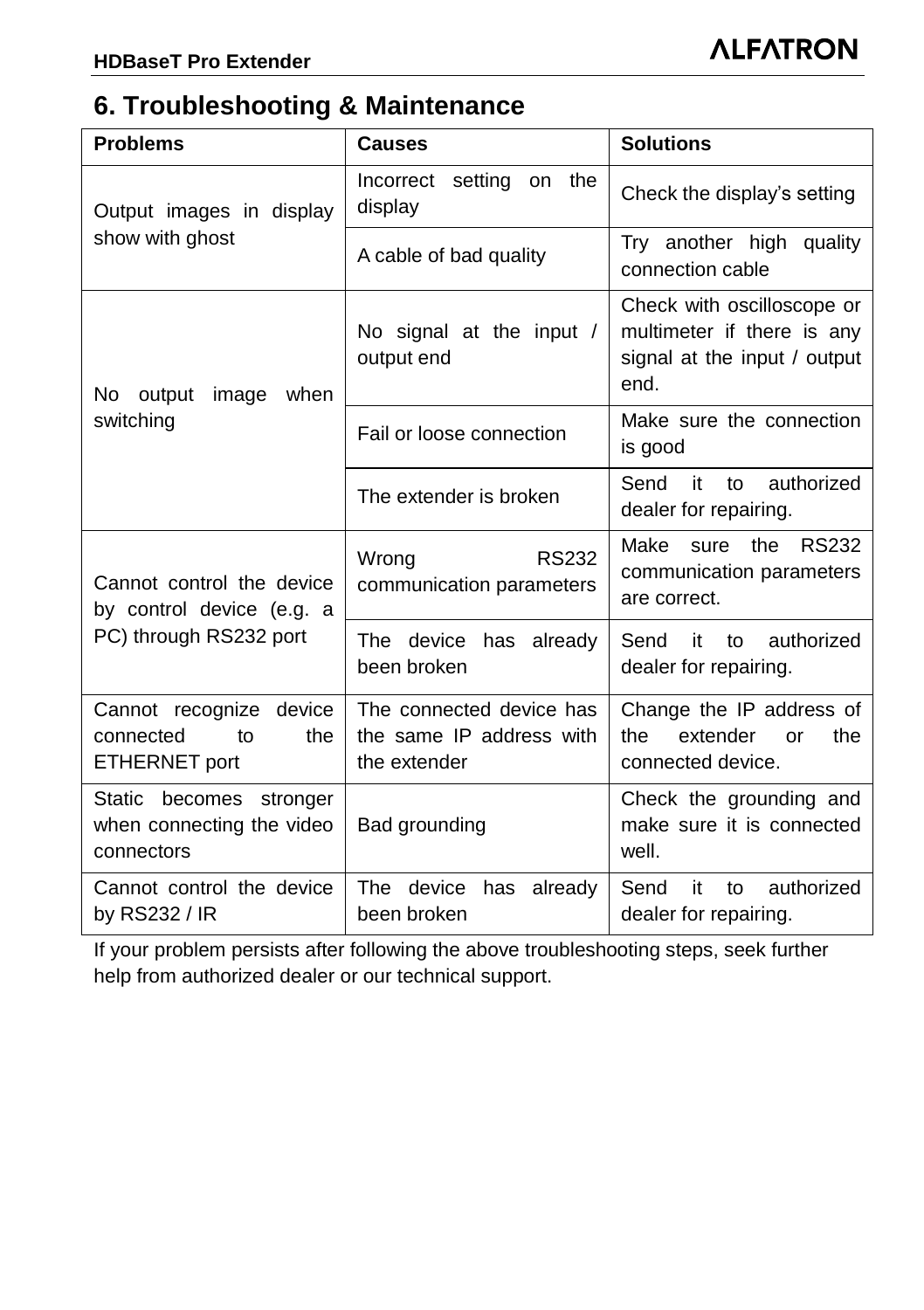#### **Limited warranty in respect of Alfatron Products Only**

1.1 This limited warranty covers defects in materials and workmanship in this product.

1.2 Should warranty service be required, proof of purchase must be presented to the Company. The serial number on the product must be clearly visible and not have been tampered with in any way whatsoever.

1.3 This limited warranty does not cover any damage, deterioration or malfunction resulting from any alteration, modification, improper or unreasonable use or maintenance, misuse, abuse, accident, neglect, exposure to excess moisture, fire, improper packing and shipping (such claims must be presented to the carrier), lightning, power surges, or other acts of nature. This limited warranty does not cover any damage, deterioration or malfunction resulting from the installation or removal of this product from any installation, any unauthorized tampering with this product, any repairs attempted by anyone unauthorized by the Company to make such repairs, or any other cause which does not relate directly to a defect in materials and/or workmanship of this product. This limited warranty does not cover equipment enclosures, cables or accessories used in conjunction with this product.

This limited warranty does not cover the cost of normal maintenance. Failure of the product due to insufficient or improper maintenance is not covered.

1.4 The Company does not warrant that the product covered hereby, including, without limitation, the technology and/or integrated circuit(s) included in the product, will not become obsolete or that such items are or will remain compatible with any other product or technology with which the product may be used.

1.5 Only the original purchaser of this product is covered under this limited warranty. This limited warranty is not transferable to subsequent purchasers or owners of this product.

1.6 Unless otherwise specified, the goods are warranted in accordance with the manufacturer's product specific warranties against any defect attributable to faulty workmanship or materials, fair wear and tear being excluded.

1.7 This limited warranty only covers the cost of faulty goods and does not include the cost of labor and travel to return the goods to the Company's premises.

1.8 In the event of any improper maintenance, repair or service being carried out by any third persons during the warranty period without the Company's written authorization, the limited warranty shall be void.

1.9 A 7 (seven) year limited warranty is given on the aforesaid product where used correctly according to the Company's instructions, and only with the use of the Company's components.

1.10 The Company will, at its sole option, provide one of the following three remedies to whatever extent it shall deem necessary to satisfy a proper claim under this limited warranty:

1.10.1 Elect to repair or facilitate the repair of any defective parts within a reasonable period of time, free of any charge for the necessary parts and labor to complete the repair and restore this product to its proper operating condition.; or

1.10.2 Replace this product with a direct replacement or with a similar product deemed by the Company to perform substantially the same function as the original product; or

1.10.3 Issue a refund of the original purchase price less depreciation to be determined based on the age of the product at the time remedy is sought under this limited warranty.

1.11 The Company is not obligated to provide the Customer with a substitute unit during the limited warranty period or at any time thereafter.

1.12 If this product is returned to the Company this product must be insured during shipment, with the insurance and shipping charges prepaid by the Customer. If this product is returned uninsured, the Customer assumes all risks of loss or damage during shipment. The Company will not be responsible for any costs related to the removal or reinstallation of this product from or into any installation. The Company will not be responsible for any costs related to any setting up this product, any adjustment of user controls or any programming required for a specific installation of this product.

1.13 Please be aware that the Company's products and components have not been tested with competitor's products and therefore the Company cannot warrant products and/or components used in conjunction with competitor's products.

1.14 The appropriateness of the goods for the purpose intended is only warranted to the extent that the goods are used in accordance with the Company's installation, classification and usage instructions.